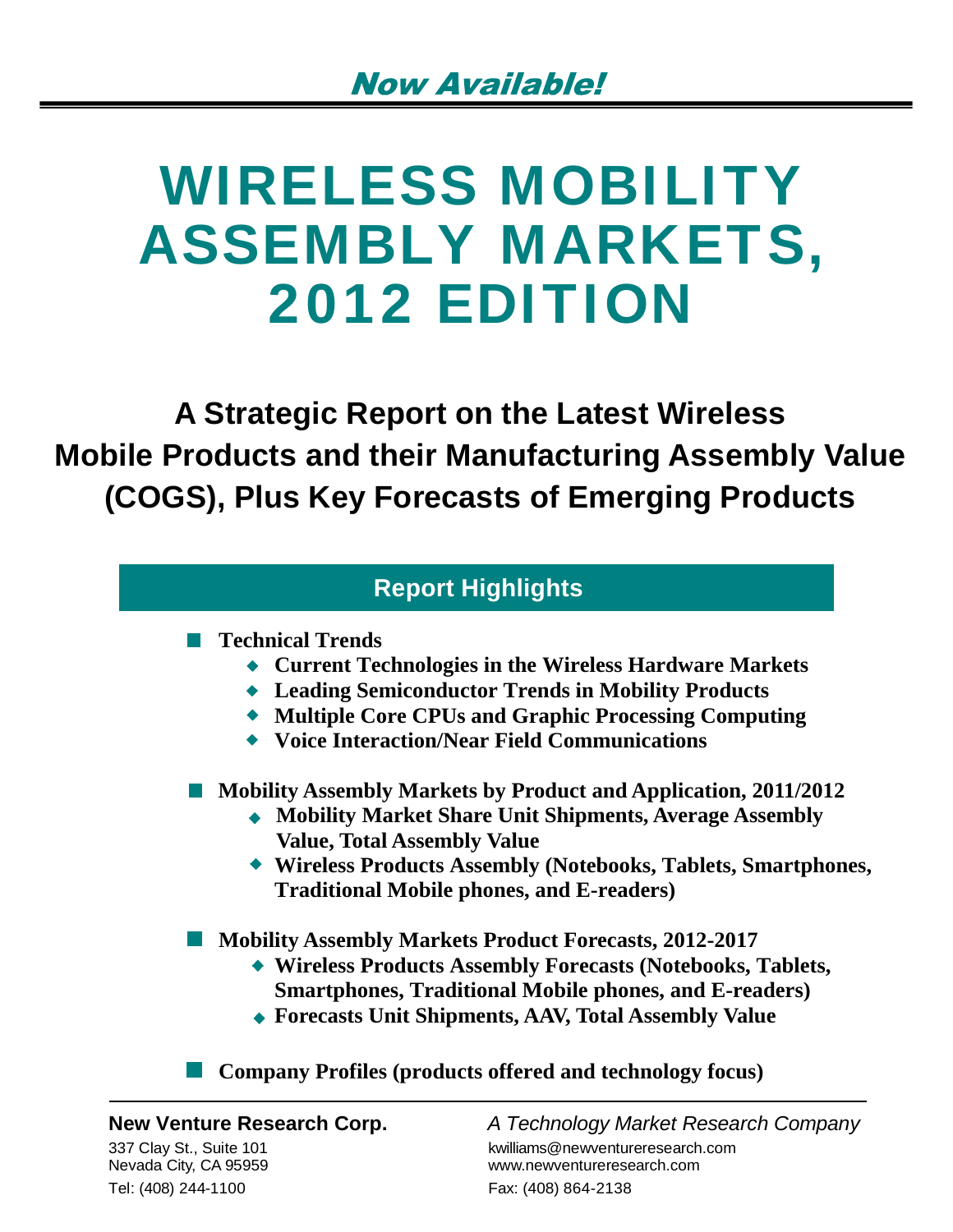### **Synopsis**

**The Wireless Mobility Assembly Markets - 2012 Edition** report analyzes the emergence of the most popular wireless mobility products over the last few years, and analyzes their demand, in terms of hardware assembly costs (COGS), average assembly value and total assembly revenue for 2011, 2012 and forecasts through 2017.

The mobility hardware product markets report examines the extraordinary growth in demand for wireless devices that has exploded over the last several years, and analyzes the competitive interaction of customer demand based on product design, performance and user need that will drive the next generation of mobility product hardware over the next five years. Our analysis is unique in that we look at production costs (cost of goods sold - not end user value), so that manufacturing OEMs and EMS (electronic manufacturing service) companies can better estimate production volumes by hardware device and semiconductor value. Given NVR's long track record in the OEM and EMS manufacturing sector, we are in a unique position to estimate and forecast the foreseeable demand for mobility product hardware by product and model.

**Chapter 3 - Technology Trends** begins by examining the critical technical innovations that are impacting cost and performance of mobility products, particularly with regard to dual-core processors and GPU (graphic processor units) that are so critical to video on demand and other bandwidth-important applications. Similarly, we examine the latest display technologies that affect power consumption and image quality. Lastly, we consider the most promising innovations which include retina display, Siri voice interaction and near field communications as enabling applications that will fire mobility products in terms of demand.

**Chapter 4 - Mobility Assembly Markets by Product and Application, 2011 & 2012** examines the current market, starting in 2011 with actual results and projecting results for 2012. The analysis looks at all products in terms of units shipped, average assembly cost, and total assembly revenue and other metrics. First, we analyze OEM manufacturing market share by product model, manufacturing cost and COGS revenue. We also analyze the most popular product applications by market segment and the critical operating systems that are in demand by the endmarket today. Production demand for notebooks, tablets, smartphones, traditional mobile phones, and e-readers are measured by units shipped, average assembly cost and assembly value revenue for both years.

**Chapter 5 - Market Forecasts for Wireless Mobility Products and Applications, 2012 - 2017** projects the estimated demand for mobility hardware by individual product, taking into account competing solutions by key OEM supplier, operating system, and end-use application – all which create a total product mix that will affect every other mobility product (notebook, tablet, smartphone, non-smartphone and e-reader). The purpose of our research work is intended to give the manufacturing supplier the best information about total production for each mobility product going forward and over the next five years.

**Chapter 6 - Company Profiles** examine the leading manufacturers of wireless mobility products, considering their current market position, technical strengths, weaknesses and probable product success in the emerging market over the next five years. While brand loyalty and innovation will be critical for future success in the industry, manufacturing prowess cannot be under-estimated and this report provides the best information that is available in this regard.

#### **New Venture Research**

NVR is a provider of worldwide business market intelligence, growth management and advisory services to companies in electronics high-technology markets with special focus on semiconductors, component packaging and electronics assembly. NVR has been covering the mobile wireless computing market since 1993 from a technology, manufacturing, and market growth opportunity perspective and improves its database and coverage with each year.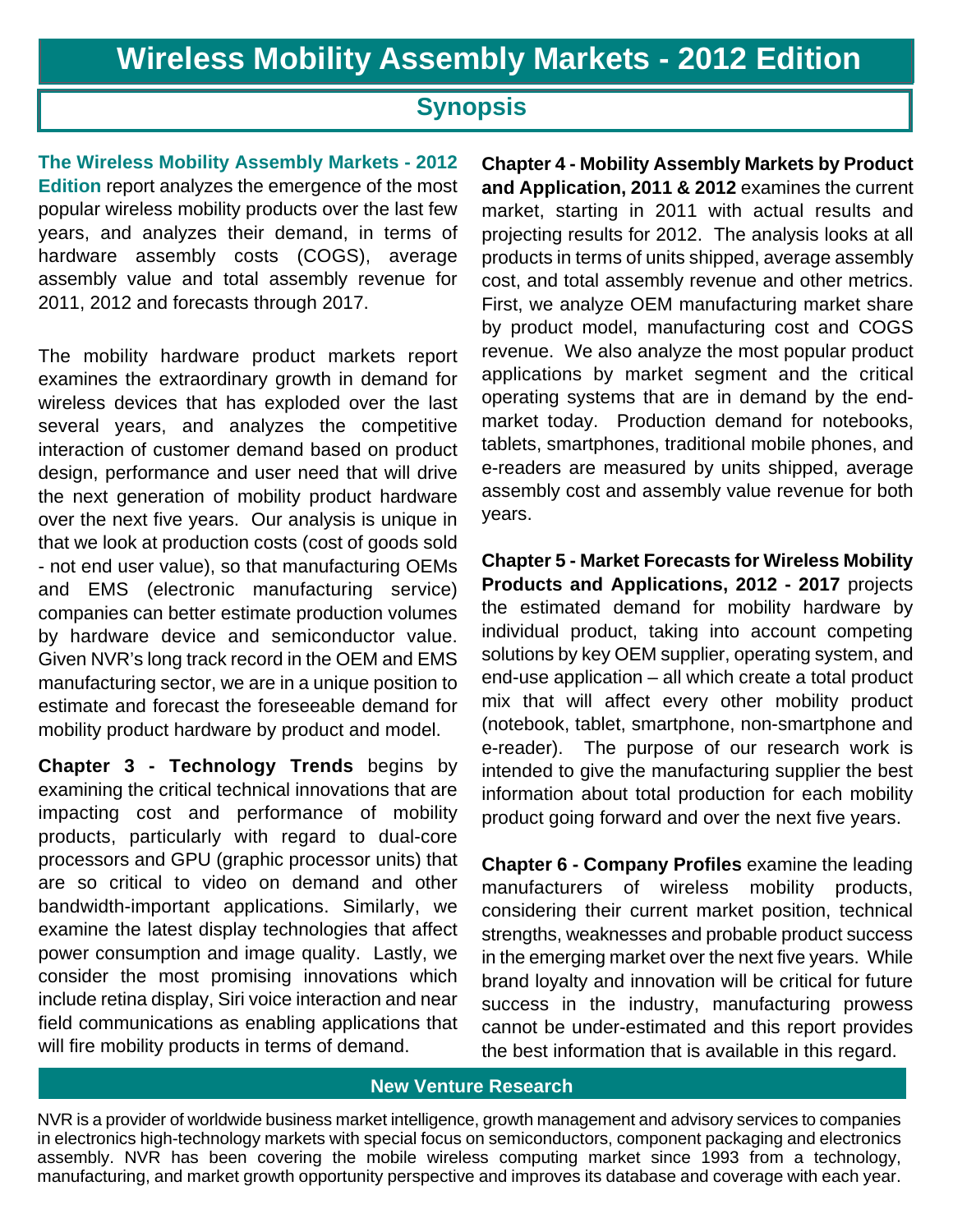### **Wireless Mobility Assembly Markets - 2012 Edition**

### **Table of Contents**

#### **Chapter 1: Introduction**

#### **Chapter 2: Executive Summary**

#### **Chapter 3: Technical Trends**

Current Technologies in the Wireless Markets Leading Semiconductor Trends in Mobility Products The Emergence of Multiple-Core CPUs Symmetric Multiprocessing Shared Cache Multiple-Core Systems Power Consumption Solutions Power Maintenance Cores ARM-based Architecture Ivy Bridge Architecture and 3-Dimensional Transistors **Chapter 5: Market Forecasts for Wireless Mobility**  Graphics Processing Units (GPUs) and GPU Computing Display Screens and Screen Resolution AMOLED and Super AMOLED Displays The Retina Display Operating Systems in Wireless Devices Google's Android OS Apple's iOS 6 Windows Mobile OS Voice Interaction and Artificial Intelligence Siri Near Field Communications

#### **Chapter 4: Mobility Assembly Markets by Product and Application, 2011 & 2012**

Market Overview for Wireless Mobility Products

 - Total Market Share of Wireless Mobility Products (units shipped/assembly revenue)

Average Assembly Value of Wireless Devices The Evolving Notebook Market

- Market Share for Notebooks by OEM Supplier (units shipped and assembly revenue)
- Samsung Notebook Metrics 2012
- Apple Notebook Metrics 2012
- Operating Systems for Notebooks (unit shipments)
- Assembly Value for Notebooks by Application (rev.)
- Average Assembly Value for Notebooks by OEM Supplier (unit shipments, AAV, assembly revenue)
- The Emerging Tablet Market
- Market Share Metrics for Tablets by OEM (unit shipments, AAV, assembly revenue)
- Average Assembly Value by OEM Supplier (2012)
- Time Usage for Tablets by Application (2012)
- Operating System Market Share for Tablets
- The Expanding Smartphone Market
- Market Share for Smartphones by OEM Supplier (unit shipments, AAV, assembly revenue)
- Average Assembly Value by OEM Supplier (2012)
- Operating System Market Share for Smartphones

#### **Chapter 4: (continued)**

- Time Usage for Smartphones by Application (2012)
- The Traditional Mobile Phone Market

 - Market Share for Traditional phones by OEM Supplier (unit shipments, AAV, assembly revenue)

 - Average Phone Assembly Value by OEM Supplier The Latent E-Reader Product Market

 - Market Share for E-Readers by OEM Supplier (unit shipments, AAV, assembly revenue)

- Average E-Reader Assembly Value by OEM Supplier
- Operating System Share for E-Readers by OEM Supplier

## **Products and Applications, 2012-2017**

Market Overview for Wireless Mobility Products - Total Market Forecast of Wireless Mobility Products (unit shipments/assembly revenue) Average Assembly Value of Wireless Mobility Products The Evolving Notebook Market, 2012 - 2017

- Average Assembly Value for Notebooks
- Unit Shipments for Notebooks and Operating Systems
- Assembly Value for Notebooks
- Emerging Market Applications for Notebooks
- The Emerging Tablet Market (units, revenue)
- Average Assembly Value for Tablets
- End User Applications for Tablets
- Operating Systems for Tablets (units, revenue)
- The Expanding Smartphone Market (units, revenue) - Future Average Assembly Value for Smartphones The Traditional Mobile Phone Market (units, revenue)
- Future Average Assembly Value for Traditional phones The Latent E-Reader Product Market (units, revenue)
- Future Average Assembly Value for E-Readers
- E-Reader Operating Systems/End User Applications

#### **Chapter 6: Company Profiles (includes products offered and technology focus**

Acer Inc. Advanced Micro Devices Amazon Apple, Inc. ARM ASUSTek Broadcom Compal Computer **Flextronics** Foxconn Google, Inc. Huawei Intel Corp. Jabil Circuit

Lenovo LG Electronics Microsoft Motorola Mobility Nokia Nvidia Pegatron Qualcomm Quanta Computer Samsung Electronics Sony Texas Instruments Toshiba **Wistron** ZTE Corp.